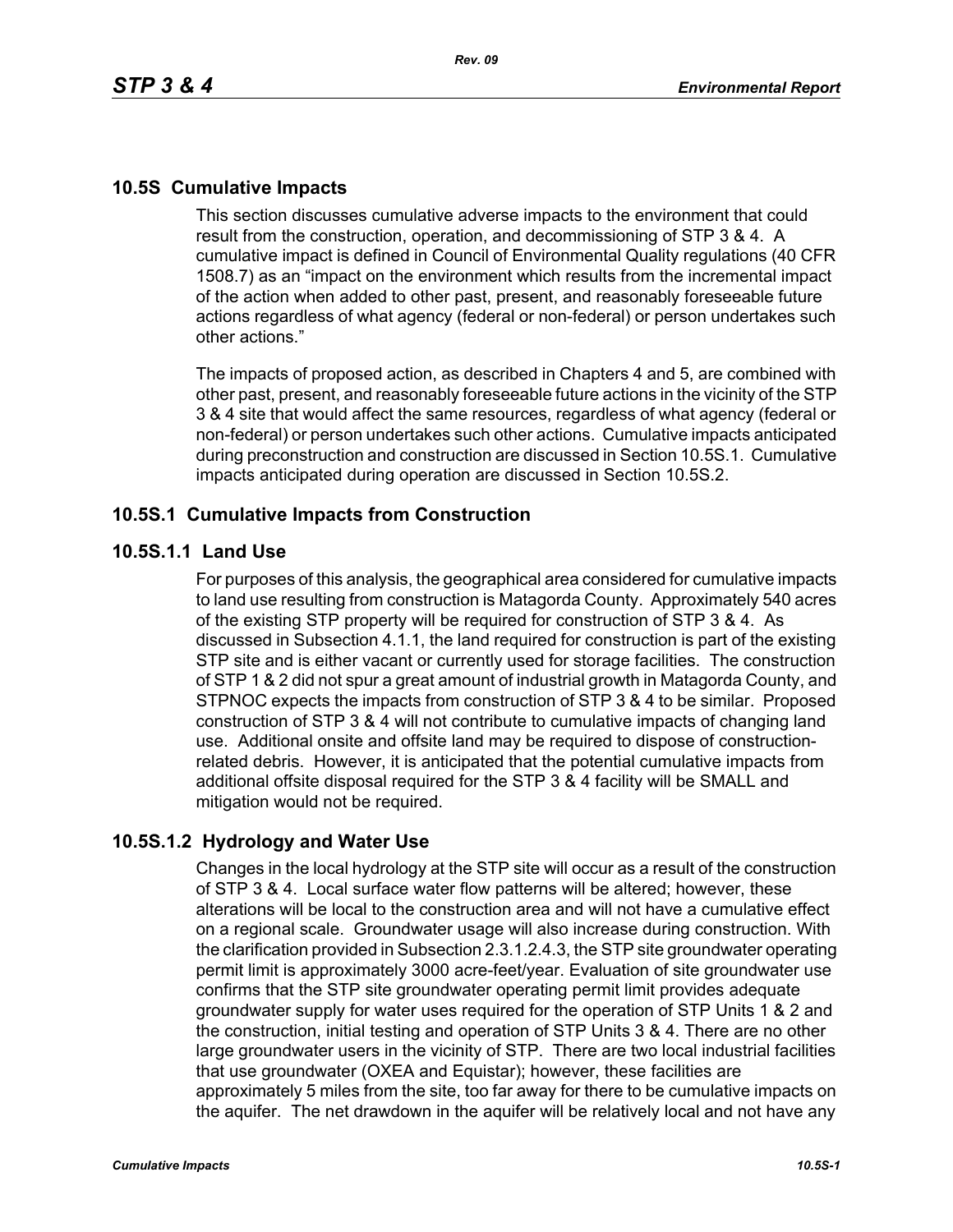regional effects. Therefore, cumulative impacts to groundwater during construction will be SMALL and mitigation would not be warranted.

As described in Subsection 4.2.3, erosion control and spill prevention and control measures will be incorporated into the construction of STP 3 & 4; therefore the water quality impacts will be SMALL and localized, and mitigation would not be warranted. Cumulative impacts to water quality are not expected.

# **10.5S.1.3 Ecology (Terrestrial and Aquatic)**

No permanent adverse environmental effects to terrestrial and aquatic ecology are anticipated during construction. Because there are no changes expected in transmission line operation and maintenance, and no alterations of rights-of-way, no changes to the level of impact on terrestrial resources are expected to occur. There are no other past, present, or planned actions in the region that involve significant effects on wildlife and wildlife habitat similar to those affected by construction of STP 3 & 4. Therefore, there will be no significant cumulative impacts on a regional basis.

## **10.5S.1.4 Socioeconomic, Historic, and Cultural Resources**

The maximum construction workforce will be approximately 5950 people and the percent of the workforce that will live in Matagorda County could have short-term, MODERATE to LARGE impact to the local housing market and social services, particularly to schools and water/wastewater treatment capacity. Additionally, there will be increased traffic congestion in the vicinity of the site due to construction activities. However, no other significant construction projects have been identified in the area, so there will be no cumulative impacts due to other large construction workforces. Locally, there may be SMALL to MODERATE cumulative impacts due to the construction workforce for STP 3 & 4 and the additional workforce required during outages at STP 1 & 2. No other cumulative impacts associated with construction have been identified. However, as previously stated, there could be short-term, MODERATE to LARGE impacts to the local housing market and social services in Matagorda County as a result of STP 3 & 4 construction alone.

Since no other large construction activities are planned in the immediate vicinity of the site, noise from construction will not be cumulative with other industrial sources and will be considered a SMALL impact.

No unusual resource dependencies or practices were identified through which minority or low income populations will be disproportionately affected. With regard to historic and cultural resources, the construction of STP 3 & 4 is not expected to add any cumulative impacts to these resources beyond those identified in Chapter 4.

## **10.5S.1.5 Air Quality**

Construction of STP 3 & 4 will result in increased air emissions from commuter traffic, construction equipment, and fugitive dust. However, STP 3 & 4 is the only large construction project planned in the immediate vicinity and these effects are anticipated to be local. Therefore there will be no significant cumulative effects on a regional basis.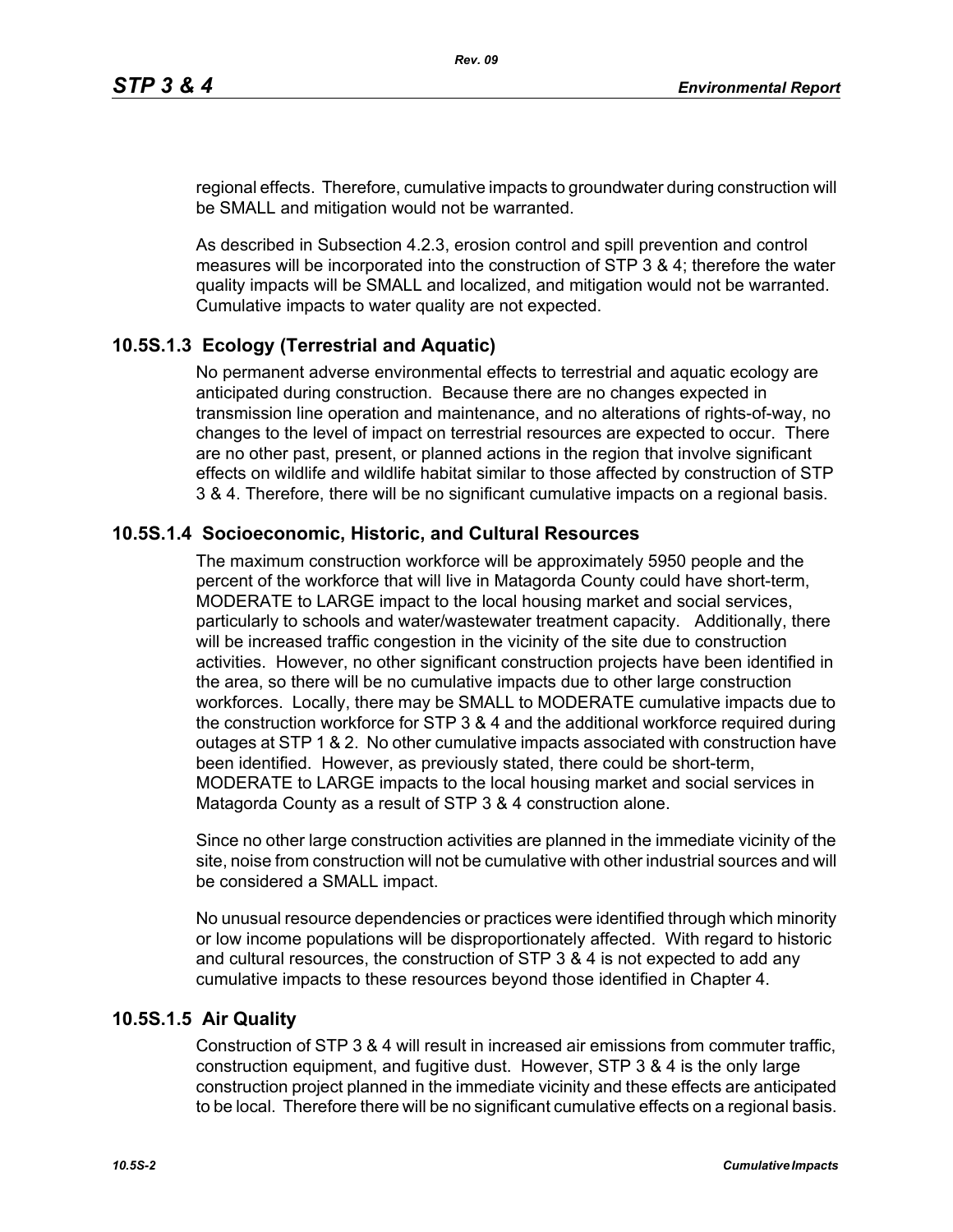# **10.5S.2 Cumulative Impacts of Operations**

### **10.5S.2.1 Land Use**

Approximately 90 acres of the STP site will be permanently dedicated for STP 3 & 4. STP 1 & 2 occupies approximately 65 acres. The operation of these nuclear facilities may spur development in Matagorda County; however, based on experience with STP 1 & 2, this is not anticipated to occur. Therefore, cumulative land use impacts are expected to be SMALL.

Non-radioactive solid wastes will be disposed of in offsite landfills. The volume of additional wastes will be reduced through waste minimization programs and cumulative impacts of waste disposal are expected to be SMALL.

## **10.5S.2.2 Hydrology and Water Use**

After operations begin, STP 3 & 4 will use groundwater for several operational systems. STPNOC has determined that the existing STP site groundwater operating permit limit provides adequate groundwater supply for water uses required for the operation of STP Units 1 & 2 and the construction, initial testing and operation of STP Units 3 & 4. STPNOC intends to install at least one additional site groundwater well with a design capacity of 500 gpm. The additional well(s) would be properly permitted under applicable CPGCD and TCEQ requirements and would not involve a request for an increase in the existing permit limit. No other significant current or planned users of groundwater in the vicinity of the STP site have been identified. Therefore, cumulative impacts to groundwater during operation will be SMALL, not warrant mitigation, and not have a regional effect.

The operation of STP 3 & 4 will result in discharges to surface water when necessary to control water quality or quantity in the MCR. However, the addition of STP 3 & 4 will not result in any changes to the design or operating philosophy of the system for discharges from the MCR, any discharges from the MCR will continue to comply with the existing Texas Pollutant Discharge Elimination System (TPDES) Permit. In particular, when discharge occurs, the thermal plume in the Colorado River will be SMALL.

Consequently any potential water quality impacts of discharges from the MCR during the combined operation of STP 1 & 2 and STP 3 & 4 will be SMALL, not warrant mitigation, and not have a regional effect.

Additional makeup water will be diverted from the Colorado River to support the operation of STP 3 & 4. The normal and maximum forced evaporation of STP 1 & 2 is approximately 33,200 acre-feet/year and 37,200 acre-feet/year, respectively. For STP 3 & 4, the normal and maximum forced evaporation is estimated to be approximately 34,850 acre-feet/year, respectively. The normal forced evaporation values are based on a 93% load factor, while the maximum values are based on a 100% load factor. Natural evaporation and seepage from the MCR, which occur now will not increase significantly as a result of the operation of STP 3 & 4. Because the MCR has sufficient storage to allow flexibility in scheduling diversions from the Colorado River, the combined operation of STP 1 & 2 and STP 3 & 4 will continue to comply with the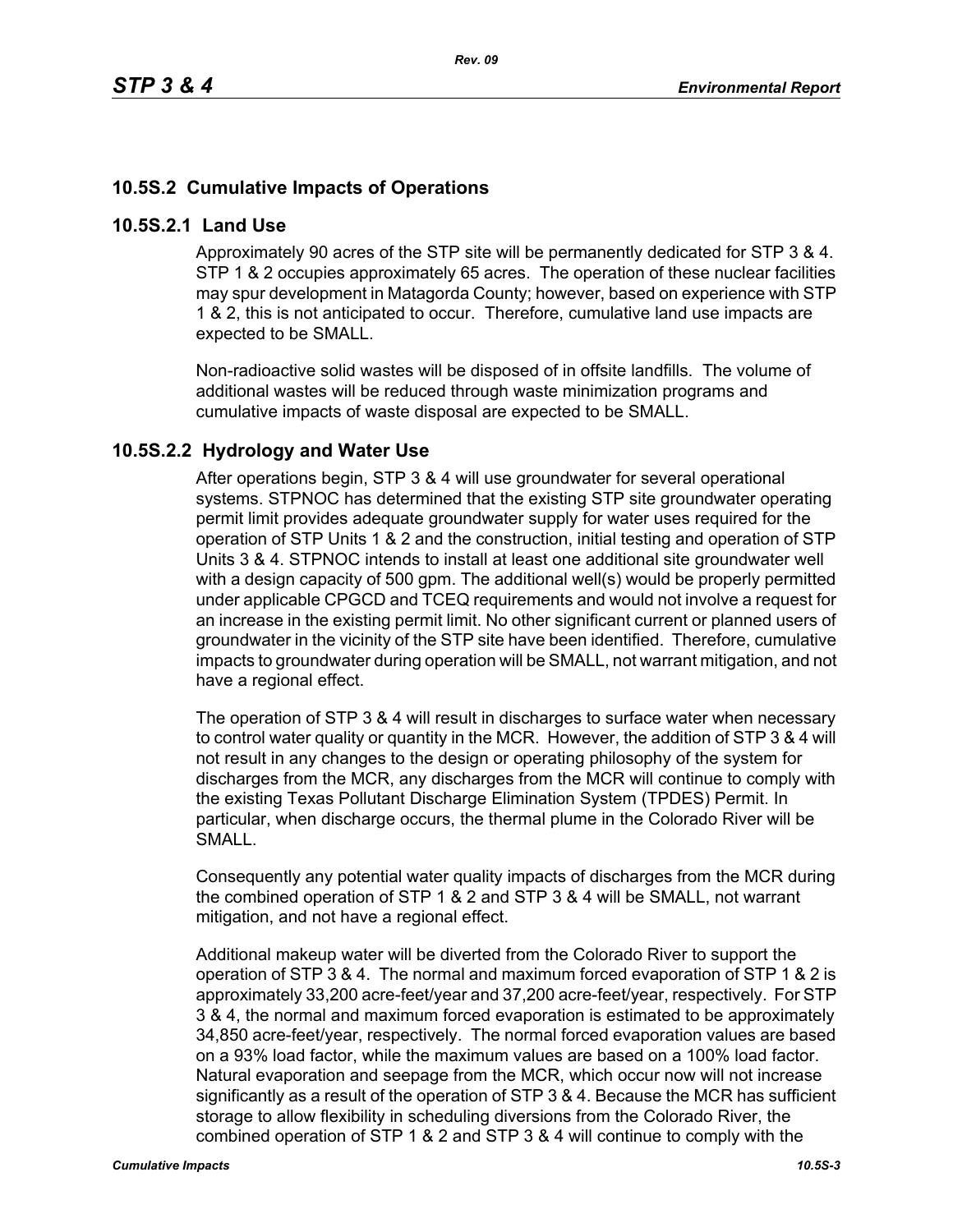existing limits on diversion of water from the river. Compliance with these limits assures that the cumulative impacts on downstream users due to withdrawal of water from the Colorado River to support 4-unit operation will be SMALL, not warrant mitigation, and not have a regional effect.

STP 1 & 2 have a maximum actual consumptive groundwater use of approximately 1300 acre-ft/year (798 gallons per minute[gpm]) (Tables 2.3.2-18 and 2.9S-1) and STP 3 & 4 have average and maximum estimated consumptive use of 1574 acre-feet/year (975 gpm) and 3434 gpm, respectively. The effects on the bedrock aquifer will be SMALL, not warrant mitigation, and local to the plant and will not have a cumulative effect on a regional basis.

### **10.5S.2.3 Ecology (Terrestrial and Aquatic)**

After construction is complete, both aquatic and terrestrial ecology are expected to return to predominantly preconstruction conditions. There are no other past, present, or future actions in the region that would significantly affect wildlife and wildlife habitat in ways similar to operation of STP 3 & 4. Therefore, there will be no significant cumulative effects on a regional basis.

## **10.5S.2.4 Socioeconomic, Historical, and Cultural Resources**

Socioeconomic impacts, including increased tax revenues to Matagorda County, would be cumulative with socioeconomic changes brought about through the construction and operation of STP 1 & 2, and changes due to normal population growth. Tax revenues from the four units will be used by local government to fund new infrastructure that could attract residents to Matagorda County. There will be impacts to the local infrastructure in the local counties with regard to housing, water/wastewater, traffic, and schools as a result of new employees for operation of STP 3 & 4. However, cumulative socioeconomic impacts would be MODERATE.

There are no unusual dependencies or practices through which minority or low income populations will be disproportionately affected. As a result cumulative impacts would be SMALL. The operation of STP 3 & 4 will not likely add any cumulative socioeconomic impacts beyond those evaluated in Chapter 5. With regard to historic and cultural resources, the operation of STP 3 & 4 is not expected to add any cumulative impacts beyond those identified in Chapter 5.

#### **10.5S.2.5 Atmospheric and Meteorological**

Impacts to air quality will not be from the reactors themselves, but from backup and emergency equipment (e.g. diesel generators and fire fighting equipment) and the cooling towers. Emissions of criteria pollutants from STP 3 & 4 will be from fossil-fired equipment, as discussed in Sections 3.6 and 5.5, will be cumulative with the impacts of the similar equipment of STP 1 & 2. Since such equipment is operated only intermittently, the cumulative impact is SMALL. The STP 3 & 4 cooling towers will have localized impacts to terrestrial ecology and the atmosphere due to a thermal plume. The impact of the four STP units' support facilities and the cooling towers on regional air quality is SMALL and mitigation is not warranted. Cumulative atmospheric and meteorological impacts are not expected.